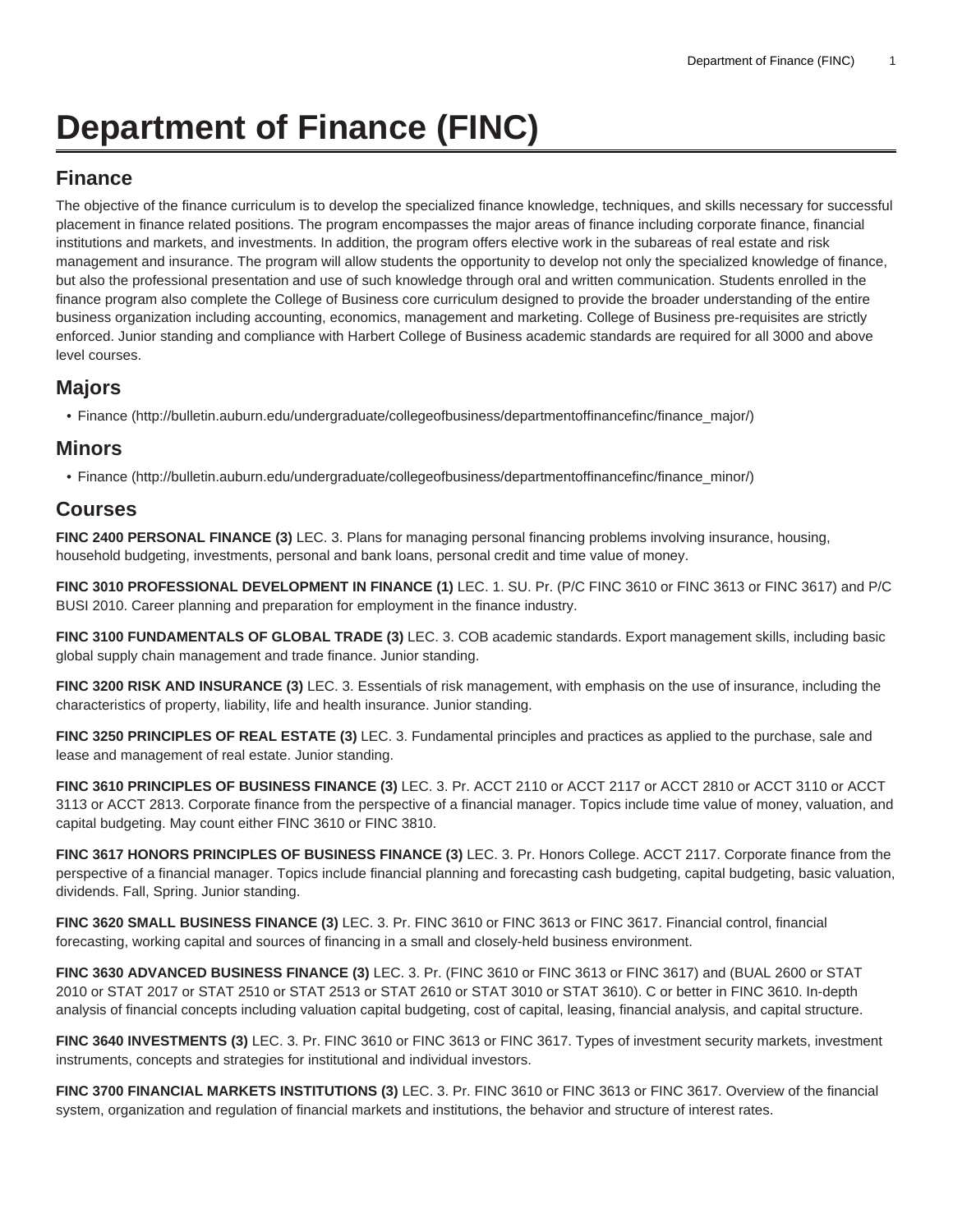**FINC 3750 FINANCIAL MODELING (3)** LEC. 45. Pr. P/C FINC 3630 and P/C FINC 3640. Application of financial management and investments concepts through Excel modeling. Topics include capital budgeting, capital asset pricing, cost of capital, stock and bond valuation. Advanced topics include DCF modeling, portfolio optimization and VBA.

**FINC 3810 FOUNDATIONS OF BUSINESS FINANCE (3)** LEC. 3. Pr. ACCT 2810 or ACCT 2813 or ACCT 2110 or ACCT 2117. Foundations of Business Finance is a broad based introductory course that will focus on finance functions and applications of finance principles. This course is not open to undergraduates majoring in business. Junior standing. May count either FINC 3610 or FINC 3810.

**FINC 4210 PROPERTY AND LIABILITY INSURANCE (3)** LEC. 3. Pr. FINC 3200. Commercial risks and the insurance contracts used to address these risks.

**FINC 4630 FINANCIAL STRATEGY (3)** LEC. 3. Pr. (ACCT 3110 or ACCT 3113 or ACCT 5110 or ACCT 6110) and (FINC 3630 or FINC 3633). The advanced application of corporate finance through case analysis, company analysis, and current topics.

**FINC 4650 FINANCIAL STATEMENT ANALYSIS (3)** LEC. 3. Pr. FINC 3610 or FINC 3613 or FINC 3617. Evaluation and assessment of financial condition, performance, and reporting strategies of firms using relevant financial and market information.

**FINC 4660 SECURITY ANALYSIS (3)** LEC. 3. Pr. (ACCT 3110 or ACCT 3113 or ACCT 5110 or ACCT 6110) and (FINC 3630 or FINC 3633) and FINC 3640. Analysis, techniques and selection of securities to meet specific investment objectives. Focus on individual security analysis and portfolio management.

**FINC 4700 MANAGEMENT OF FINANCIAL INSTITUTIONS (3)** LEC. 3. Pr. FINC 3700. Management strategies for firms including management of credit, liquidity, capital and interest rate risks in a regulated environment.

**FINC 4720 FINANCIAL SECTOR REGULATION AND SUPERVISION (3)** LEC. 3. Pr. FINC 3700. The course will facilitate understanding of regulatory and supervisory oversight tools used by financial sector regulators to control new and emerging issues/ risks facing financial institutions and markets, and how financial institutions and markets manage and operate to in light of these regulatory and supervisory requirements.

**FINC 4750 ADVANCED FINANCIAL MODELING (3)** LEC. 3. Pr. FINC 3750 and (FINC 4650 or FINC 4653). Departmental approval. The course teaches advanced financial modeling and valuation, including public and acquisition comparables, discounted cash flows, merger consequences and leveraged buyout analysis.

**FINC 4760 ADVANCED SECURITY ANALYSIS (3)** LEC. 3. Pr. FINC 4750. Departmental approval. The course focuses on the comprehensive analysis of individual securities for potential inclusion in an actively managed investment portfolio. The course will cover the basics of traditional financial statement and valuation analysis in addition to macro-economic analysis, political analysis, technical analysis, derivatives, history of financial markets, commodities, competitive analysis, fixed income analysis, and trading.

**FINC 4780 ADVANCED PORTFOLIO MANAGEMENT (3)** LEC. 3. Pr. FINC 4760. The course teaches students to analyze financial problems and develop sophisticated financial models for modern portfolio management.

**FINC 4900 DIRECTED STUDIES (1-3)** IND. SU. Departmental approval. Advanced individual research and study in finance under the direction of a faculty member. Course may be repeated for a maximum of 6 credit hours.

**FINC 4920 INTERNSHIP (1-6)** AAB/INT. SU. Departmental approval. The internship program offers the opportunity to gain relevant and meaningful work experience. Course may be repeated for a maximum of 9 credit hours.

**FINC 4970 SPECIAL TOPICS (1-3)** AAB. Departmental approval. Specialized topics and current developments and innovations in finance. Course may be repeated for a maximum of 6 credit hours.

**FINC 4997 HONORS THESIS (1-6)** IND. Pr. Honors College. Departmental approval.. Course may be repeated for a maximum of 6 credit hours.

**FINC 5250 REAL ESTATE FINANCE (3)** LEC. 3. Pr. FINC 3250 and (FINC 3610 or FINC 3613 or FINC 3617). This class presents the fundamental concepts of real estate finance. Students will study the institutions and instruments of real estate finance, factors affecting the flow of funds into various real estate markets, and how lenders assess risks and price their loans. The ultimate investment outlets for many of the financing products studied in the course are also covered in some detail. Real estate basics will be briefly reviewed. The main focus will be on the legal, economic, institutional, quantitative, and strategic elements of the real estate financing process for both residential and commercial properties.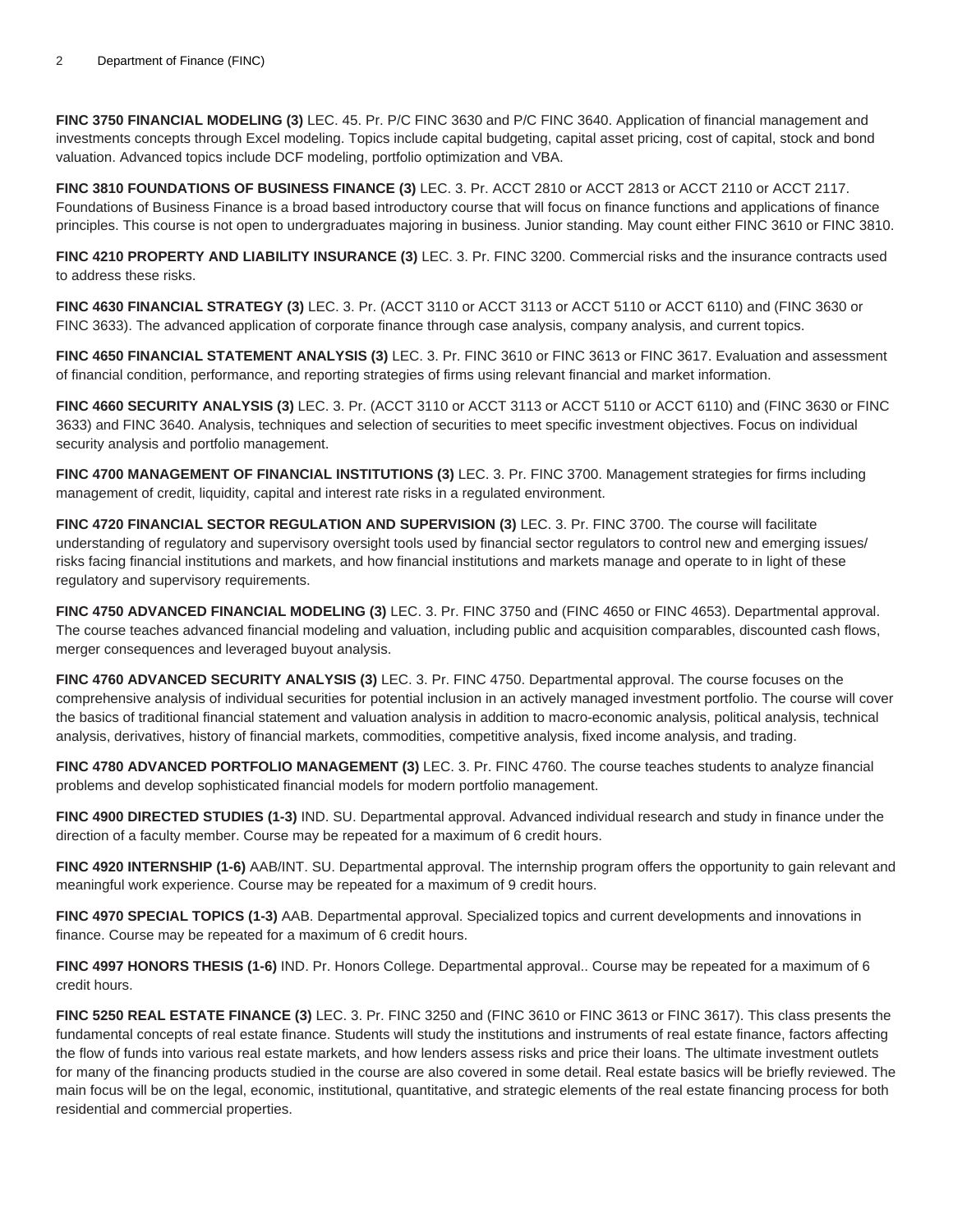**FINC 5260 REAL ESTATE INVESTMENT (3)** LEC. 3. Pr. (FINC 3610 or FINC 3613 or FINC 3617) and FINC 3250. Analysis and evaluation of real estate investments including cash flow measurement for both residential and commercial investment projects.

**FINC 5510 MULTINATIONAL FINANCIAL MANAGEMENT (3)** LEC. 3. Pr. FINC 3610 or FINC 3613 or FINC 3617. Advantages and problems associated with the modern multinational corporation, including analysis of currency risk, hedging, and political risk.

**FINC 5670 MERGERS, ACQUISITIONS, AND RESTRUCTURING (3)** LEC. 3. Pr. FINC 3630 or FINC 3633. Strategic analysis of corporate restructuring including valuation methods, control issues, takeover defense measures, and diversification issues. May count either FINC 5670 or FINC 6670/FINC 6676.

**FINC 5680 FINANCIAL ENGINEERING (3)** LEC. 3. Pr. FINC 3630 or FINC 3633 or FINC 3640 or FINC 3700. Examination of derivative securities with emphasis on applying derivative securities to the management of corporate financial risk.

**FINC 6250 REAL ESTATE FINANCE (3)** LEC. 3. Pr. FINC 7600 or FINC 7606 or BUSI 7110 or BUSI 7116. Departmental approval. Study of real estate markets including regulatory and legal issues, valuation of income producing property, financing sources, corporate real estate, investment performance measurement.

**FINC 6260 REAL ESTATE INVESTMENT (3)** LEC. 3. Pr. BUSI 7110 or BUSI 7116. This class presents the fundamental concepts of real estate investment analysis. Students will study lease analysis to allow for cash flow projection based on those leases. Students will use those cash flow projections in property valuation to enable a discussion of deal structuring, ownership structures, and funding sources. Real estate as an asset class will be discussed in a broader portfolio context, including REIT, mutual fund, and hedge fund investing. Coverage of those institutional investors also allows for framing real estate in a global investing context. Emerging trends will be discussed as time allows. Real estate basics will be briefly reviewed. The main focus will be on the legal, economic, institutional, quantitative, and strategic elements of real estate investing in a modern, global context.

**FINC 6510 MULTINATIONAL FINANCIAL MANAGEMENT (3)** LEC. 3. Advantages and problems associated with the modern multinational corporation, including analysis of currency risk, hedging, and political risk.

**FINC 6670 MERGERS, ACQUISITIONS AND RESTRUCTURING (3)** LEC. 3. Pr. BUSI 7110 or BUSI 7116. Strategic analysis of corporate restructuring including valuation methods, control issues, takeover defense measures, and diversification issues. Departmental approval. May count either FINC 6670 or FINC 6676.

**FINC 6680 FINANCIAL ENGINEERING (3)** LEC. 3. Pr. FINC 7600 or FINC 7606 or BUSI 7110 or BUSI 7116. Departmental approval. Theory and pricing of derivative securities with emphasis on applying derivative securities in corporate financial risk management.

**FINC 7630 HEALTH CARE FINANCE (3)** LEC. 3. Pr. (FINC 7600 or FINC 7606) or BUSI 7110 or BUSI 7116. Departmental approval. Techniques and analysis of financial management in a health care setting. Emphasis on financial planning and forecasting, budgeting, capital investment analysis in the regulated healthcare marketplace.

**FINC 7640 ADVANCED INVESTMENTS (3)** LEC. 3. Pr. (FINC 7600 or FINC 7606) or (BUSI 7110 or BUSI 7116). Departmental approval. Types of investment securities, regulation and operation of securities markets and the theory and practice of investments.

**FINC 7650 APPLIED FINANCIAL MANAGEMENT (3)** LEC. 3. Pr. (FINC 7600 or FINC 7606) or BUSI 711O. Departmental approval. The integration of financial theory with practice through spreadsheets, case analysis, company analysis, and current topics in finance.

**FINC 7660 SECURITY ANALYSIS AND MANAGEMENT (3)** LEC. 3. Pr. (FINC 7600 or FINC 7606) or (BUSI 7110 or BUSI 7116). Departmental approval. Advanced analytical methods for security valuation, managing investment portfolios, and developing appropriate investment strategies.

**FINC 7690 ADVANCED FINANCIAL SYSTEMS (3)** LEC. 3. Pr. (FINC 7600 or FINC 7606) or (BUSI 7110 or BUSI 7116). Analysis and examination of financial institutions and markets in an evolving regulatory and global marketplace for financial services and products.

**FINC 7900 DIRECTED STUDIES (1-3)** IND. SU. Departmental approval. In-depth research and study under the direction of a faculty member. Topics are variable within finance and finance-related areas. Course may be repeated for a maximum of 6 credit hours.

**FINC 7970 SPECIAL TOPICS (1-3)** DSL. Departmental approval. Specialized topics in finance and finance-related areas not otherwise covered in existing courses. Course may be repeated for a maximum of 6 credit hours.

**FINC 7990 RESEARCH AND THESIS (1-10)** MST. Course may be repeated with change in topics.